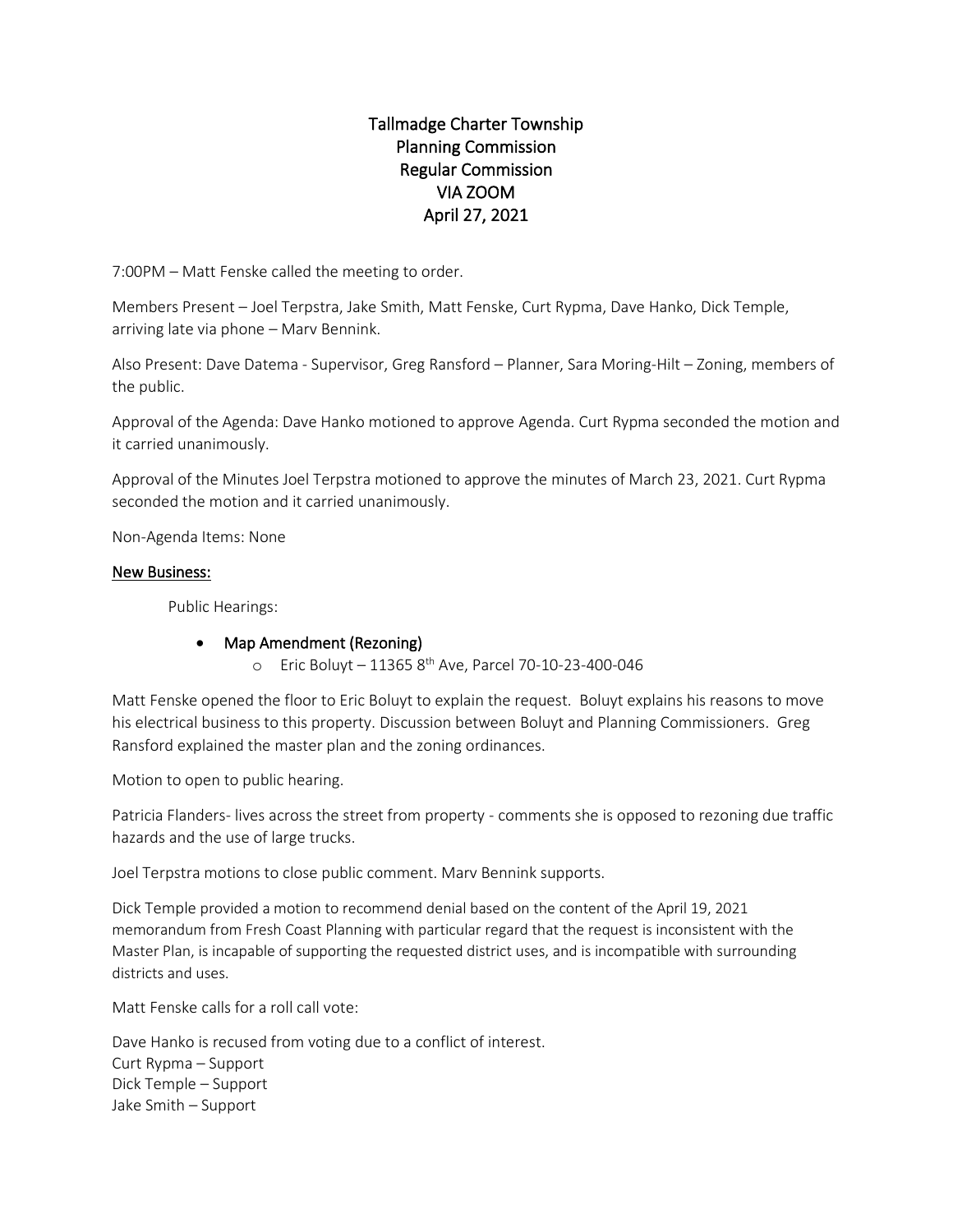Joel Terpstra – Support Marv Bennink – Support Matt Fenske – Support

Curt Rypma comments regarding the application fee incurred and expressed for future applicants to be encouraged to come before the Planning Commission in an informal manner to present/discuss requests that fall into the "gray area" of approvals.

## • Text Amendments

o Section 3.38 – Shared Driveways

Greg Ransford explains the amendment regarding shared driveway. The purpose of this amendment is to provide language into our ordinance, to make what has been in practice over years into the ordinance. Planning Commissioners offer comments.

Marv Bennink opened the floor to the public hearing. Joel Terpstra supported and it was carried unanimously.

No comment from the public.

Curt Rypma moved to close public hearing. Joel Terpstra supported the motion and it was carried unanimously.

Joel Terpstra moved to adopt the text amendment to the ordinance of 3.38 to be sent to the Board for adoption. Marv Bennink supported the motion and it carried unanimously.

o Section 15.09b – Off-street Loading

Greg Ransford explains the amendment regarding the Off-street Loading. Clarification of when exceptions are permissible on the location of the loading and unloading spaces and the specifications required for those instances. There was discussion among the Commissioners.

Joel Terpstra moved to open the floor to a public hearing. Marv Bennink seconded the motion and it was carried unanimously.

No Public Comments.

Marv Bennink moved to close the public hearing. Joel Terpstra supported the motion and it was carried unanimously.

Dick Temple moved to adopt the text amendment to the ordinance of 15.09b with the following statement to be included in the amendment "storage for trailer or trucks is prohibited outside of the loading door," Reviewed by the Township Legal Counsel. Motion to approve the amendment with the added statement was supported by Marv Bennink. The motion carried unanimously.

- Site Plans:
	- o Ryden Way Private Road Application 70-10-10-200-019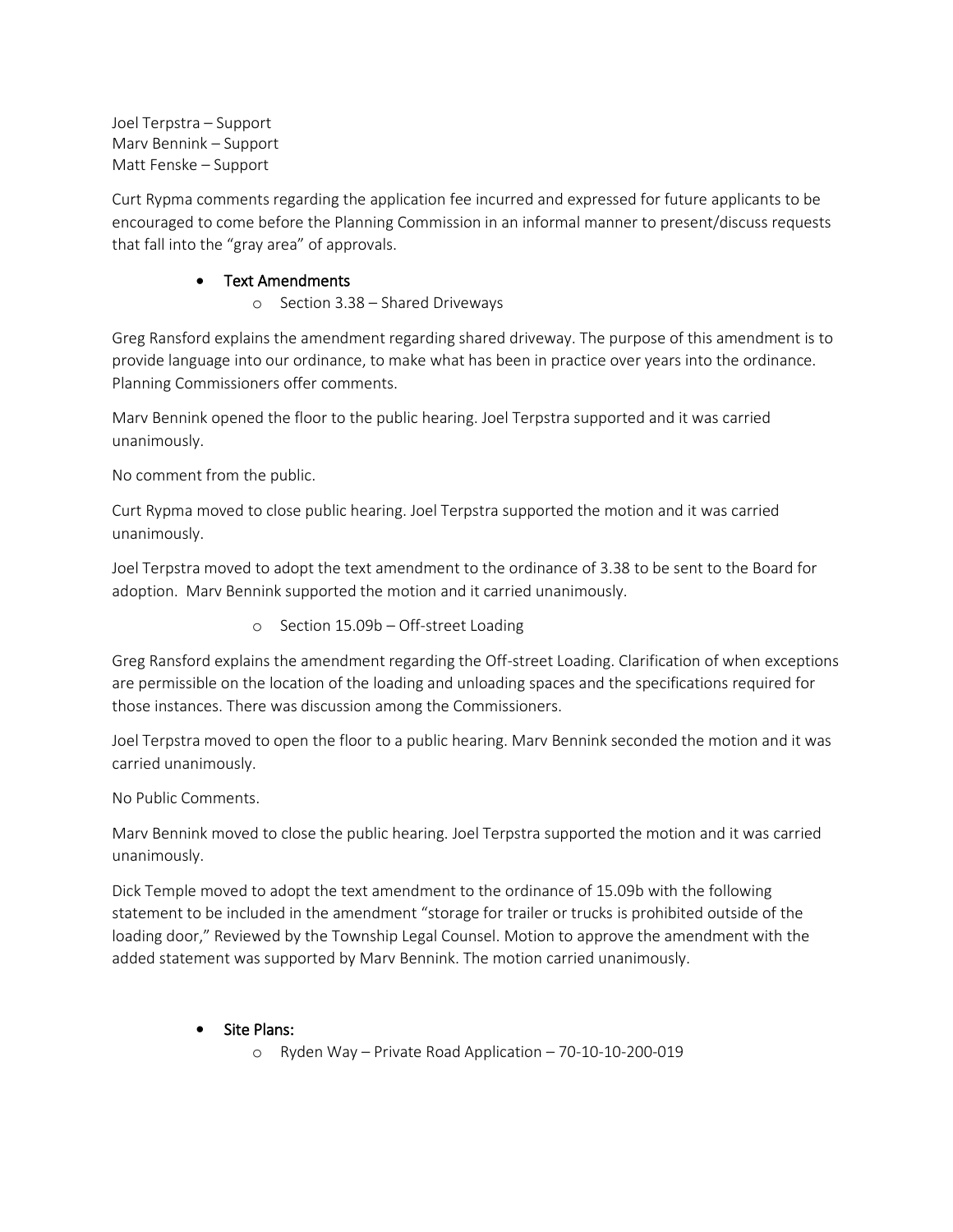Dave Hanko offers explanation of the plans for this site. Greg Ransford provides information regarding the plans and references the draft motion memo. Discussion among Commissioners. Discussion regarding the International Fire Code and with of private road requirements.

Joel Terpstra motions to approve the private road application as presented which includes:

The Private Road Application form dated 03/01/21

• Site Plan Sheets

o Sheet S1, Site Plan Ryden Way 1678 Johnson St, Marne, Michigan 49435, revised 03/18/21 by Feenstra & Associates, Inc.

- Private Drive Maintenance Agreement (5 pages)
- Easement Agreement (3 pages)

With the following conditions:

1. The driveway permit from the Ottawa County Road Commission is provided to the Township prior to the issuance of any building permit

2. The Township Engineer is satisfied with the proposed plans

Curt Rypma supported the motion and was carried unanimously with Dave Hanko recused from the vote due to a conflict of interest.

o Luxury Fabrics- Contractors Office and Showroom – 70-10-10-200-019

Matt Fenske opens the floor to Greg Ransford to explain the history of this property in regards to the litigation between the current owner and the township and the proposed site plan with a proposed new property owner. Zach Voogt to give an overview of the proposed project. Discussion among the Commissioners about the current history of the property and township and the Lien the township has on this property. Discussion between the Commissioners and Zach Voogt regarding the proposed site plan.

Joel Terpstra moved to approve the site plan as presented, which includes the following for Luxury Fabrics Review Application for the Contractors office and Showroom

• Survey & Removal Plan for 13905 Ironwood, prepared by Moore + Bruggink, Project No. 210152.01, dated April 13, 2021, Sheet Number 1 of 2;

• Site & Grading Plan for 13905 Ironwood, prepared by Moore + Bruggink, Project No.

210152.01, dated April 13, 2021, Sheet Number 2 of 2;

• Luxury Fabrics – Proposed Addition Exterior Elevations, prepared by WLP Associates, Project No. 21-034, dated 04-13-21, Sheet A1.1;

• Luxury Fabrics – Proposed Addition Floor Plan, prepared by WLP Associates, Project No. 21-034, dated 03-24-21, Sheet A2.1;

• 13905 Ironwood, Photometric Plan, prepared by Crites, Tidey & Assoc. Inc, dated 3.18.2021, Sheet 1;